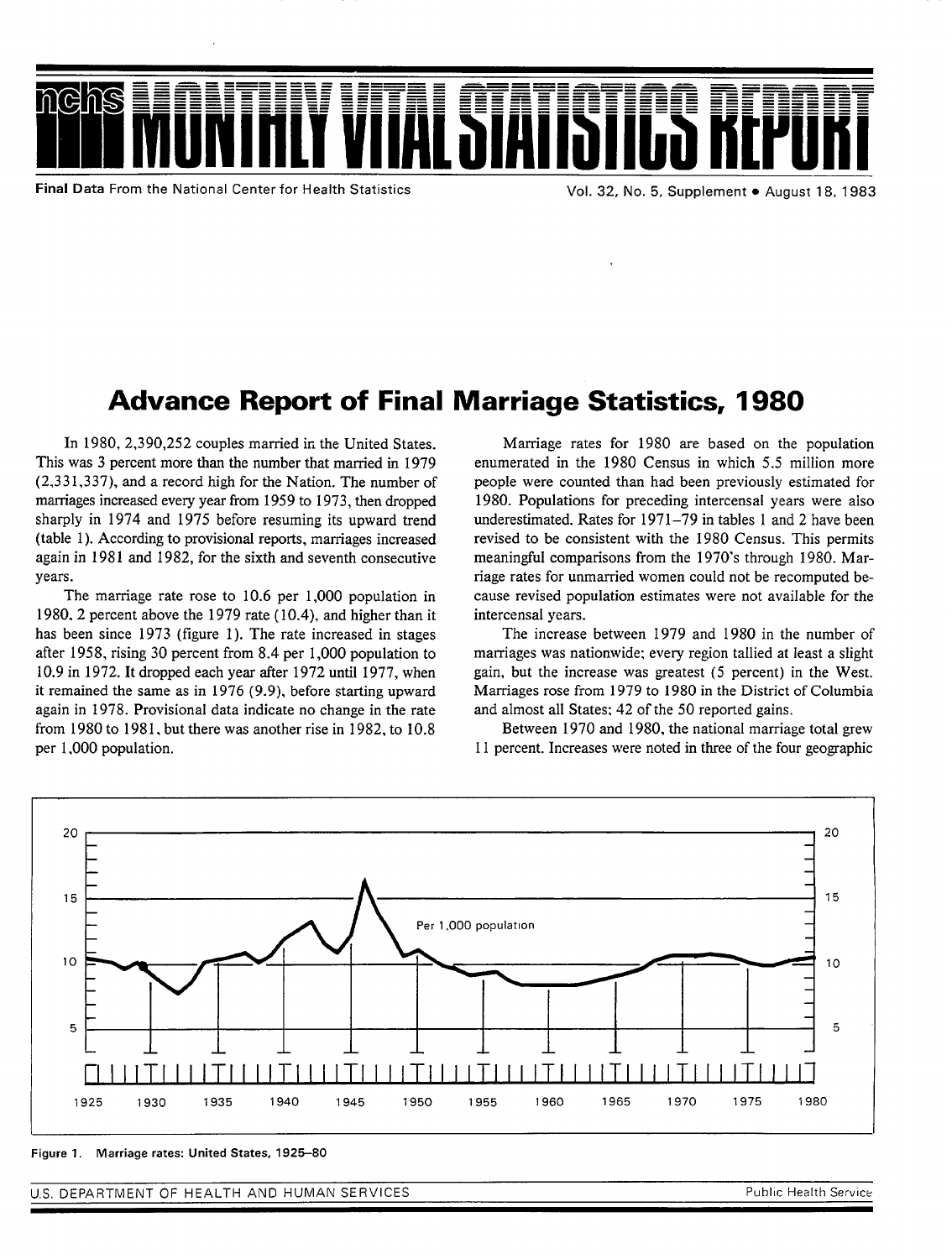regions. In the West Region the number of marriages increased 25 percent during the decade. The South also showed aboveaverage growth in marriages (15 percent), and in the North Central Region marriages increased slightly (4 percent). The Northeast was the only region to record a decline in the number of marriages between 1970 and 1980, a drop of 4 percent.

The national marriage rate for unmarried women 15 years of age and over was 61.4 per 1,000 in 1980, 3 percent below its level in 1979 and 20 percent below its level in 1970 (table 3). The rate for unmarried women 15-44 years of age was 102.6 per 1,000, 5 percent below the 1979 rate and 27 percent below the rate in 1970. This rate fell steadily after 1972 even though the rate for the total population shown in table 1 fell from 1972 to 1976, but rose again after 1977. The reason that the rate for unmarried women 15–44 years of age continued to drop was because the growth of that part of the population outpaced the increase in marriages.

Unlike the rates in tables 1 and 2, the 1971–79 rates in table 3 have not been revised because revised populations by marital status are not available. These unrevised rates are probably somewhat higher than revised rates would be and are not strictly comparable with the 1980 rates.

The following discussion about the characteristics of marriages and of brides and grooms is based on information available only from States that participate in the marnage-registration area (MR4). (See Technical notes.) The MRA comprised 39 States during 1968-70, 41 States during 1971-78, and 42 States during 1979–80. In 1980, 80 percent of all marriages in the United States were performed in the marriage-registration area.

Marriages and marriage rates—specific for age and previous marital status—are shown for the marriage-registration area in table 4. Beginning in 1980 these rates were based on the unmarried population 15 years of age and over, rather than 14 years of age, which was the standard in preceding years. Rates for 1970 were recomputed using the unmarried population 15 years of age and over.

Two-thirds of the brides and grooms marrying in the MRA in 1980 were marrying for the first time (previously single), and one-third had been married before. The comparable ratio in 1970 was three-fourths previously single and one-fourth previously married. Most mamiages were in a narrow age range; three-quarters of all brides were under 30 years of age, with single brides generally younger than previously divorced or widowed brides. Almost 95 percent of previously single brides were under 30 years of age, and 90 percent of previously divorced brides were under 45 years of age. The age distribution for grooms was somewhat older and ranged more broadly than that for brides.

The age distribution of marriages shifted to older ages during the 1970's, and only part of this shift was due to an increased proportion of remarriages. Age at first marriage also increased. In 1970, 42 percent of previously single brides were teenagers. By 1980 the proportion dropped to 30 percent.

Between 1970 and 1980 marriage rates—specific for age

and previous marital status—fell. Rates declined for single, widowed, and divorced men and women in all age groups. The sharpest drop was in the rate for first marriages of single men 20-24 years of age, which dropped 52 percent from 195.7 per 1,000 in 1970 to 94.5 in 1980. Rates for single ancl divorced men and women in age groups under 25 years declined more than 40 percent. Rates for age groups 25 years and over declined less.

The only rate that increased from 1970 to 1980 was the remarriage rate for women of all ages. This increase occurred in spite of decreases in the rates for the widowed and divorced, primarily because proportionately fewer of the women remarrying in 1980 were widows and more of them were divorcees, whose remarriage rates are substantially higher than those for widows.

Table 4 shows by inference that even though the crude marriage rate was the same in 1980 as it had been in 1970 (10.6 per 1,000 population), the 1980 rate was at that high level because proportionately more of the population was of marriageable ages in that year. The crude marriage rate would have been higher in 1980 if men and women had continued to marry at the same age-specific rates as they did in 1970.

There was a clear trend toward older age at first marriage after 1974. For 1967–74 the median age of brides at first marriage remained at 20.5 or 20.6 years. Then it rose rapidly, reaching 21.8 years in 1980. The median age of grooms at first marriage also remained stable between 22.4 and 22.6 years until 1974. After 1974, it also began to increase, reaching 23.6 in 1980.

The median age of previously divorced brides was 31.0 years in 1580, having risen every year after 1976 when it was 30.1. The median age of previously divorced grooms increased less, moving upward from 33.6 years in 1977 to 34.0 in 1980. The median age of previously widowed brides was 53.6 years in 1980. While this statistic fluctuated from year to year, the general trend was upward between 1963 and 1980, as was the trend for the median age of previously widowed grooms.

The proportion of marriages that were remarriages increased during the 1970's, until, in 1980, 44 percent of all marriages were remarriages of one or both partners, up from 31 percent in 1970 (table 6). In particular, in 1970, 17 percent of the couples marrying had both been married before; the proportion rose to 23 percent in 1980. In 1970 the proportion of single brides marrying previously married men was 8 percent; it rose to 11 percent in 1980. The proportion of single grooms marrying previously married women grew from 7 percent in 1970 to 10 percent in 1980. Finally, the proportion of brides and grooms who were both marrying for the first time dropped from 69 percent in 1970 to 56 percent in 1980.

Men typically marry women younger than themselves. In 1980, 69 percent of the grooms were older than their brides, 11 percent were the same age, and 20 percent were younger. Forty-two percent of the grooms were 1 to 4 years older than their brides; 18 percent were 5 to 9 years older: and 9 percent were 10 years older or more. In 1970 a larger proportion of the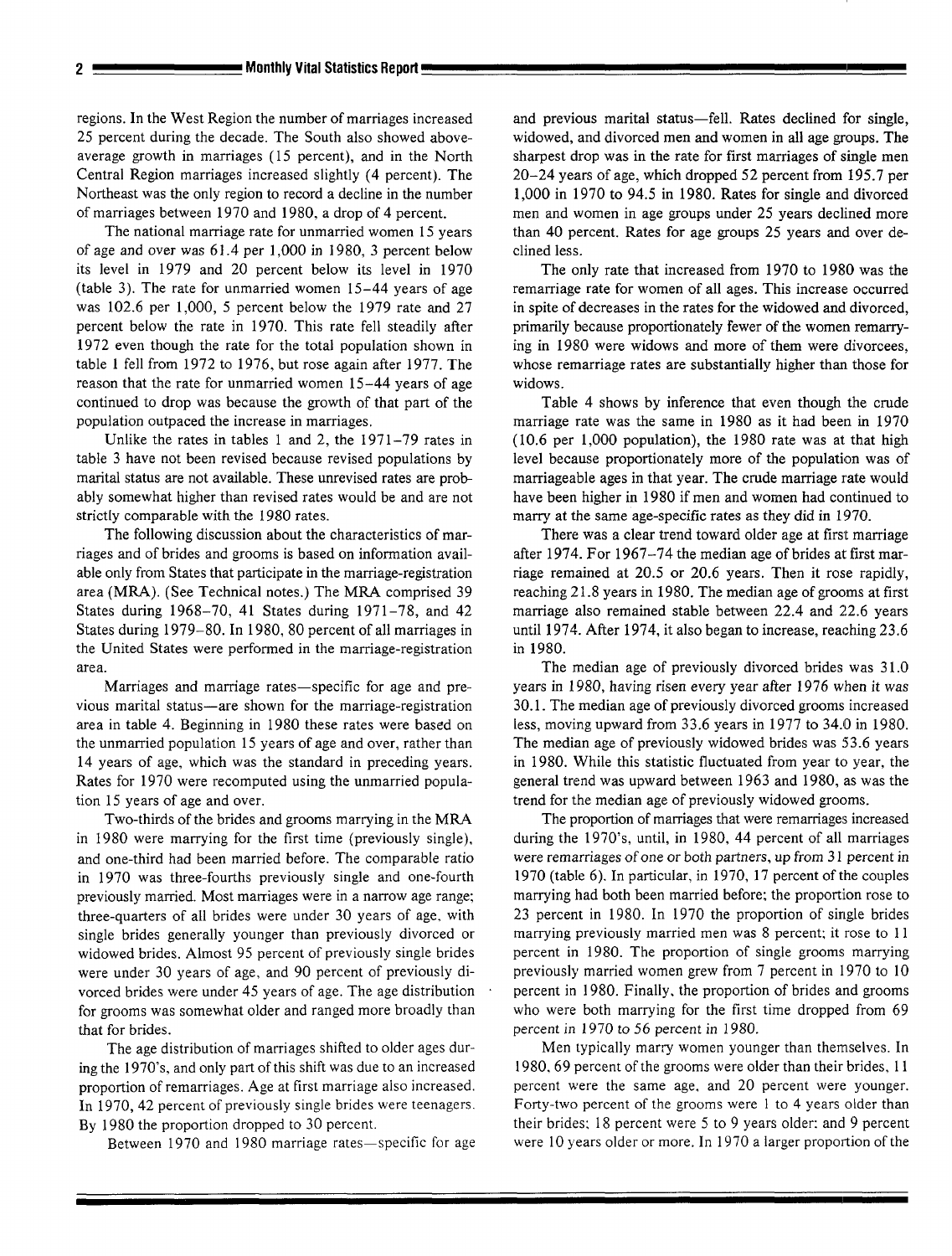grooms were the same age or older than their brides. A smaller proportion were marrying older women: 71 percent of the husbands were older, 13 percent were the same age, and 16 percent were younger.

An important factor in age difference between spouses is previous marital status. In 1980, for marriages in which both bride and groom were single, the median age of the grooms was 1.8 years greater than that of the brides. For marriages with a single bride marrying a divorced man, the difference between median ages was 6.5 years. For divorced brides marrying single men the brides were older than their husbands, with a difference in the median ages of 0.9 years. When both partners had been divorced, the groom was 3.7 years older.

The statistics for the United States and each State presented in this report (tables 1–3) are based on total counts of marriages in 1980. Data for the MRA (tables 4–6) are based on sample data and consequently are subject to sampling variability as well as other sources of error. Further discussion of sampling variability appears in the Technical notes.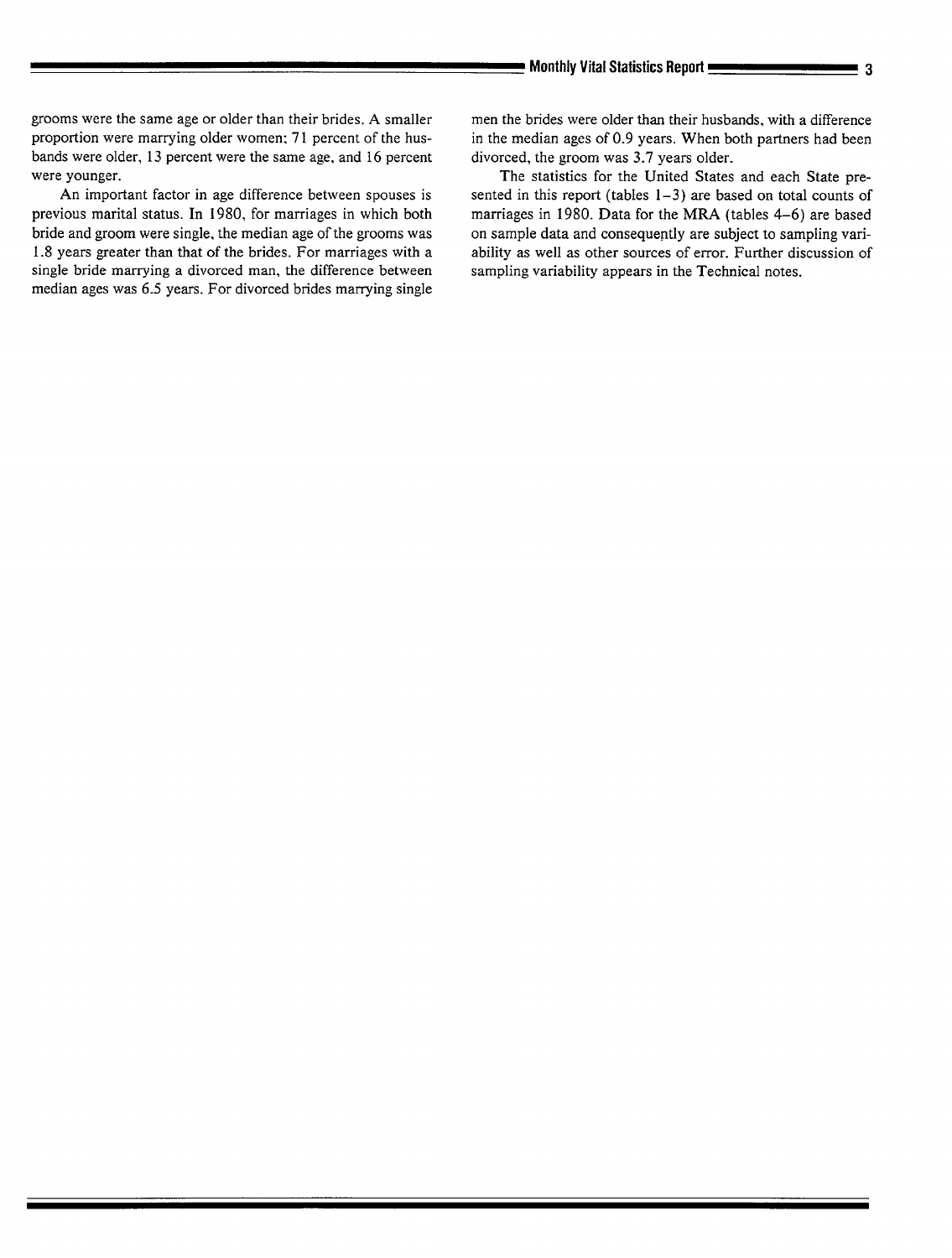#### Table 1. Marriages and marriage rates: United States, 1940, 1950, and 1958–80

[Data refer only to events occurring within the United States. Alaska included beginning 1959 and Hawaii beginning 1960. Beginning with 1978, data includi nonlicensed marriages registered in California, see Technical notes. Rates per 1,000 population enumerated as of April 1 for census years and estimated as of July 1 **for all other years]** 

| Year | Numher    | Rate              | Year | Number    | Rate |
|------|-----------|-------------------|------|-----------|------|
|      | 2.390.252 | 10.6              |      | 1.927.000 | 9.7  |
|      | 2.331.337 | 10.4              |      | 1.857.000 | 9.5  |
|      | 2.282.272 | 10.3              |      | 1.800.000 | 9.3  |
|      | 2.178.367 | 99                |      | 1.725.000 | 9.0  |
|      | 2.154.807 | 9.9               |      | 1.654.000 | 8.8  |
|      | 2.152.662 | 10.0              |      | 1.577.000 | 8.5  |
|      | 2.229.667 | 10.5              |      | 1.548.000 | 8.5  |
|      | 2.284.108 | 10.8              |      | 1.523.000 | 8.5  |
| 1972 | 2.282.154 | 10.9 <sup>°</sup> |      | 1.494.000 | 8.5  |
|      | 2.190.481 | 10.6              |      | 1.451.000 | 8.4  |
|      | 2.158.802 | 10.6              |      | 1.667.231 | 11.1 |
|      | 2.145.000 | 10.6              |      | 1.595.879 | 12.1 |
|      | 2.069.000 | 10.4              |      |           |      |

**NOTE:** Rates for 1971-79 have been revised; see text.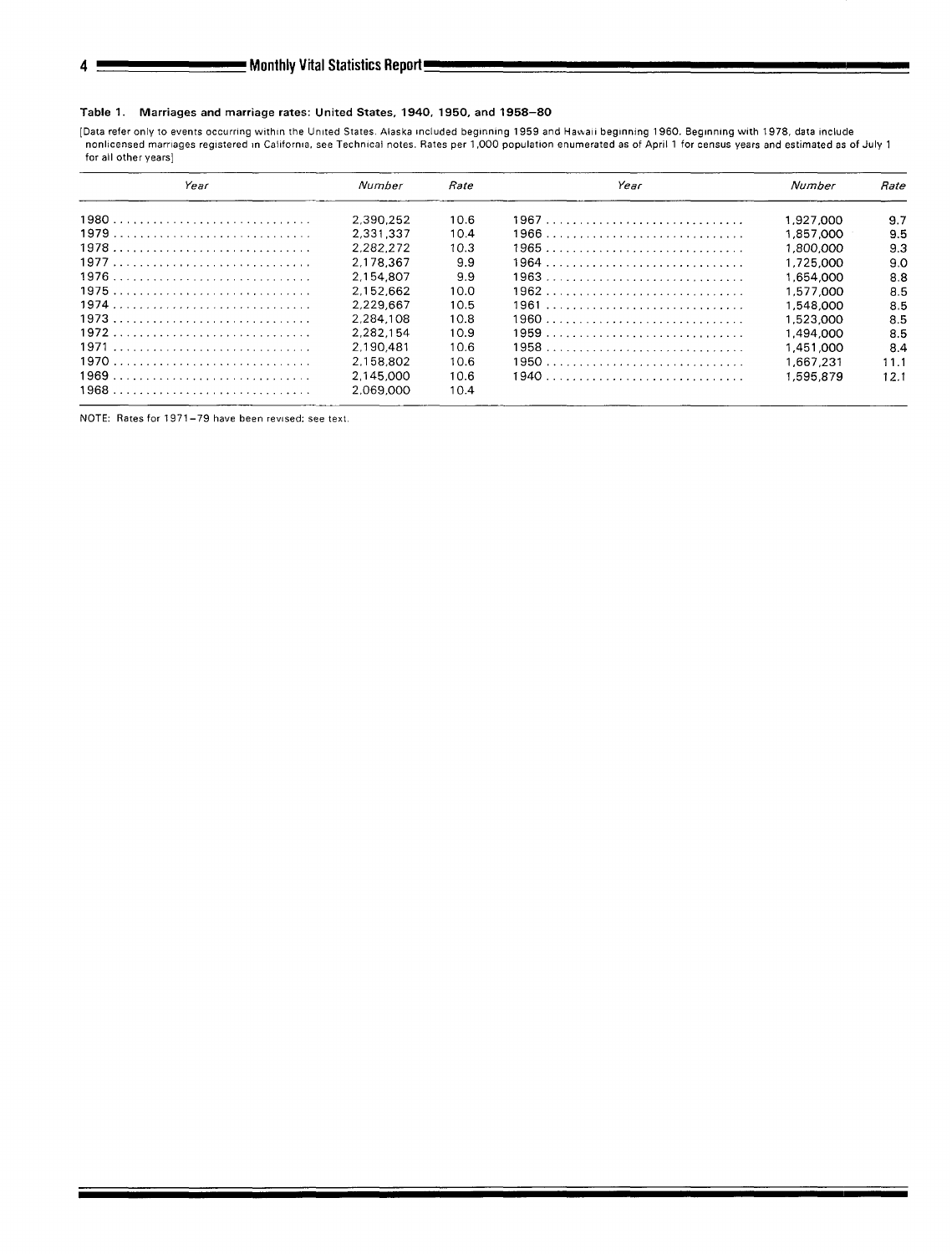[By place of **occurrence. Data are counts of marriages performed, except aa noted. Rates per 1,000 population enumerated aa of April 1 for 1970 and 19B0 and estimated as of** July 1 for 1979]

|                                                                                             |                    | Number             | Rate               |               |              |              |
|---------------------------------------------------------------------------------------------|--------------------|--------------------|--------------------|---------------|--------------|--------------|
| Region, division, and State                                                                 | 1980               | 1979               | 1970               | 1980          | 1979         | 1970         |
|                                                                                             | 2,390.252          | 2,331,337          | 2.158,802          | 10.6          | 10.4         | 10.6         |
|                                                                                             | 400,313<br>569,237 | 394,912<br>568,363 | 417,755<br>545,383 | 8.1<br>9.7    | 8.0<br>9.7   | 8.5<br>9.6   |
|                                                                                             | 880,185            | 855.559            | 763,128            | 11.7          | 11.5         | 12.2         |
|                                                                                             | 540,517            | 512,503            | 432,536            | 12.5          | 12.1         | 12.4         |
| Northeast:                                                                                  |                    |                    |                    |               |              |              |
| New England                                                                                 | 106,328            | 104,068            | 105.368            | 8.6           | 8.4          | 8.9          |
| Middle Atlantic                                                                             | 293.985            | 290.844            | 312,387            | 8.0           | 7.9          | 8.4          |
| North Central:                                                                              |                    |                    |                    |               |              |              |
| East North Central                                                                          | 395,517            | 396,831            | 384,845            | 9.5           | 9.5          | 9.6          |
|                                                                                             | 173,720            | 171,532            | 160,538            | 10.1          | 10.0         | 9.8          |
| South:<br>South Atlantic                                                                    | 413,113            |                    |                    |               |              |              |
| East South Central                                                                          | 1168,828           | 401.888            | 370,993            | 11.2          | 11.0         | 12.1         |
| West South Central                                                                          | 298,244            | 169,207<br>284,464 | 154,917<br>237,218 | 111.5<br>12.6 | 11.6<br>12.2 | 12.1<br>12.3 |
| West:                                                                                       |                    |                    |                    |               |              |              |
|                                                                                             | 241,704            | 226,988            | 187.544            | 21.3          | 20.4         | 22.6         |
|                                                                                             | 298,813            | 285,515            | 244,992            | 9.4           | 9.2          | 9.2          |
| New England:                                                                                |                    |                    |                    |               |              |              |
|                                                                                             | 12,040             | 11,918             | 10.975             | 10.7          | 10.6         | 11.0         |
| New Hampshire                                                                               | 9,251              | 9,074              | 10.006             | 10.0          | 9.9          | 13.6         |
|                                                                                             | 5,226              | 5,175              | 4,524              | 10.2          | 10.2         | 10.2         |
|                                                                                             | 46,273             | 45,104             | 47,403             | 8.1           | 7.8          | 8.3          |
|                                                                                             | 7,490              | 7,366              | 7,531              | 7.9           | 7.7          | 7.9          |
| $Connecticut. \ldots \ldots \ldots \ldots \ldots \ldots \ldots \ldots \ldots \ldots \ldots$ | 26,048             | 25,431             | 24,929             | 8.4           | 8.2          | 8.2          |
| Middle Atlantic:                                                                            |                    |                    |                    |               |              |              |
|                                                                                             | 144,518            | 142,427            | 161,246            | 8.2           | 8.1          | 8.9          |
|                                                                                             | 55,794             | 54,740             | 56,625             | 7.6           | 7.4          | 7.9          |
|                                                                                             | 93,673             | 93,677             | 94,516             | 7.9           | 7.9          | 8.0          |
| East North Central:                                                                         |                    |                    |                    |               |              |              |
|                                                                                             | 99,832             | 99,752             | 90,056             | 9.2           | 9.2          | 8.5          |
|                                                                                             | 57,853             | 59.587             | 55,202             | 10.5          | 10.9         | 10.6         |
|                                                                                             | 109,823<br>86,898  | 108,482<br>89,450  | 115,478<br>89,694  | 9.6           | 9.5          | 10.4<br>10.1 |
|                                                                                             | 41,111             | 39,560             | 34,415             | 9.4<br>8.7    | 9.7<br>8.5   | 7.8          |
| West North Central:                                                                         |                    |                    |                    |               |              |              |
|                                                                                             | 37,641             | 36.808             | 31,280             | 9.2           | - 9.1        | 8.2          |
|                                                                                             | 27,474             | 27,925             | 24,648             | 9.4           | 9.6          | 8.7          |
|                                                                                             | 54,625             | 52,952             | 50.149             | 11.1          | 10.8         | 10.7         |
|                                                                                             | 6.094              | 6.021              | 5,340              | 9.3           | 9.2          | 8.6          |
| South Dakota                                                                                | 8.800              | 8,978              | 11,034             | 12.7          | 13.0         | 16.6         |
|                                                                                             | 14,239             | 14,074             | 15,666             | 9.1           | 9.0          | 10.6         |
|                                                                                             | 24,847             | 24,774             | 22.421             | 10.5          | 10.6         | 10.0         |
| South Atlantic:                                                                             |                    |                    |                    |               |              |              |
|                                                                                             | 4,437              | 4,362              | 4.254              | 7.5           | 7.3          | 7.8          |
|                                                                                             | 46,278             | 45,874             | 52,237             | 11.0          | 10.9         | 13.3         |
|                                                                                             | 5,182              | 4,874              | 7.267              | 8.1           | 7.4          | 9.6          |
|                                                                                             | 60,210             | 58.678             | 51,964             | 11.3          | 11.0         | 11.2         |
|                                                                                             | 17,391             | 17,738             | 15,948             | 8.9           | 9.1          | 9.1          |
|                                                                                             | 46,718             | 45.064             | 48,291             | 7.9           | 7.8          | 9.5          |
| South Carolina                                                                              | 53,915<br>70.638   | 53,505             | 57,887             | 17.3          | 17.3         | 22.3         |
|                                                                                             |                    | 68,548             | 63,896             | 12.9          | 12.7         | 13.9         |
| East South Central:                                                                         | 108,344            | 103,245            | 69,249             | 11.1          | 10.9         | 10.2         |
|                                                                                             | '32,727            | 34,031             | 36,269             | 18.9          | 9.3          | 11.3         |
|                                                                                             | 59,175             | 59,173             | 45,361             | 12.9          | 13.1         | 11.6         |
|                                                                                             | 49,018             | 48,743             | 46,959             | 12.6          | 12.6         | 13.6         |
|                                                                                             | 27,908             | 27,260             | 26,328             | 11.1          | 10.9         | 11.9         |
|                                                                                             |                    |                    |                    |               |              |              |

See footnotes and note **at end of table.**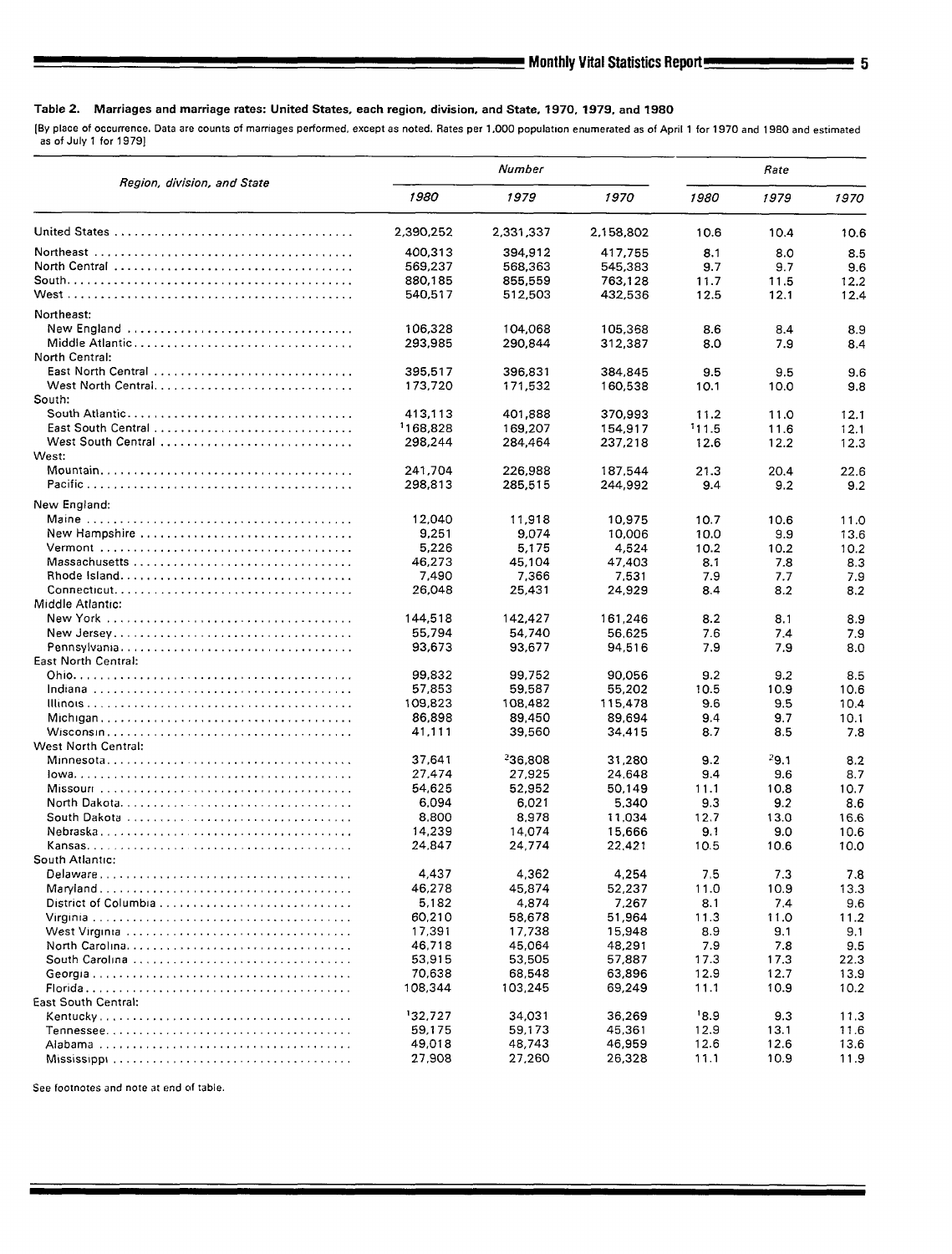## Table 2. Marriages and marriage rates: United States, each region, division, and State, 1970, 1979, and 1980—Con.

[By place of occurrence. Data are counts of marriages performed, except as noted. Rates per 1,000 population enumerated as of April 1 for 1970 and 1980 and estimated as of July 1 for 1979]

#

|                             |         | Number              | Rate                |       |       |       |
|-----------------------------|---------|---------------------|---------------------|-------|-------|-------|
| Region, division, and State | 1980    | 1979                | 1970                | 1980  | 1979  | 1970  |
| West South Central:         |         |                     |                     |       |       |       |
|                             | 26,513  | 25.908              | 23.307              | 11.6  | 11.4  | 12.1  |
|                             | 43,460  | 41.347              | 35,416              | 10.3  | 10.0  | 9.7   |
|                             | 46.509  | 44.452              | 39.004              | 15.4  | 15.0  | 15.2  |
|                             | 181.762 | 172.757             | 139.491             | 12.8  | 12.4  | 12.5  |
| Mountain:                   |         |                     |                     |       |       |       |
|                             | 8,336   | 8,196               | 6,919               | 10.6  | 10.4  | 10.0  |
|                             | 13.428  | 13,429              | 10.915              | 14.2  | 14.4  | 15.3  |
|                             | 6.868   | 6.459               | 4,495               | 14.6  | 14.3  | 13.5  |
|                             | 34.917  | 32.831              | 24.988              | 12.1  | 11.5  | 11.3  |
|                             | 16,641  | <sup>3</sup> 16.309 | 312,422             | 12.8  | 312.7 | 312.2 |
|                             | 30,223  | 29.603              | <sup>3</sup> 18.508 | 11.1  | 11.2  | 310.4 |
|                             | 16,958  | 16,699              | 11.692              | 11.6  | 11.8  | 11.0  |
|                             | 114,333 | 103,462             | 97,605              | 142.8 | 135.2 | 199.7 |
| Pacific:                    |         |                     |                     |       |       |       |
|                             | 47.728  | 47.086              | 41.313              | 11.6  | 11.7  | 12.1  |
|                             | 23,004  | 22,063              | 17.302              | 8.7   | 8.6   | 8.3   |
|                             | 210.864 | 199,698             | 172,388             | 8.9   | 8.6   | 8.6   |
|                             | 5.361   | 4.990               | 3.390               | 13.3  | 12.4  | 11.2  |
|                             | 11,856  | 11,678              | 10,599              | 12.3  | 12.3  | 13.8  |

'Data are incomple

 $\lceil$ Data are estimate

"Data include marriage licenses issued for some countie

NOTE: Rates for 1979 have been rewsed; see Techn(cal notes,

## Table 3. Marriage rates for unmarried women: United States, 1940, 1950, and 1958–30

[Data refer only to events occurring within the United States. Alaska included beginning 1959 and Hawaii beginning 1960. Beginning with 1978, data include nonlicensed marriages registered in California, see Technical notes. Population estimates were not available to revise rates for 1971-79. Rates per 1,000 population enumerated as of April 1 for census years and estimated as of July 1 for all other years]

|      |                                            | Rate per 1,000-                          |      | Rate per 1,000-                            |                                      |  |
|------|--------------------------------------------|------------------------------------------|------|--------------------------------------------|--------------------------------------|--|
| Year | Unmarried<br>women<br>15 vears<br>and over | Unmarried<br>women<br>$15 - 44$<br>vears | Year | Unmarried<br>women<br>15 years<br>and over | Unmarried<br>women<br>15–44<br>years |  |
|      | 61.4                                       | 102.6                                    |      | 76.4                                       | 145.2                                |  |
|      | 63.6                                       | 107.9                                    |      | 75.6                                       | 145.1                                |  |
|      | 64.1                                       | 109.1                                    |      | 75.0                                       | 144.3                                |  |
|      | 63.6                                       | 109.8                                    |      | 74.6                                       | 146.2                                |  |
|      | 65.2                                       | 113.4                                    |      | 73.4                                       | 143.3                                |  |
|      | 66.9                                       | 118.5                                    |      | 71.2                                       | 138.4                                |  |
|      | 72.0                                       | 128.4                                    |      | 72.2                                       | 145.4                                |  |
|      | 76.0                                       | 137.3                                    |      | 73.5                                       | 148.0                                |  |
|      | 77.9                                       | 141.3                                    |      | 73.6                                       | 149.8                                |  |
|      | 76.2                                       | 138.9                                    |      | 72.0                                       | 146.3                                |  |
|      | 76.5                                       | 140.2                                    |      | 90.2                                       | 166.4                                |  |
|      | 80.0                                       | 149.1                                    |      | 82.8                                       | 127.4                                |  |
|      | 79.1                                       | 147.2                                    |      |                                            |                                      |  |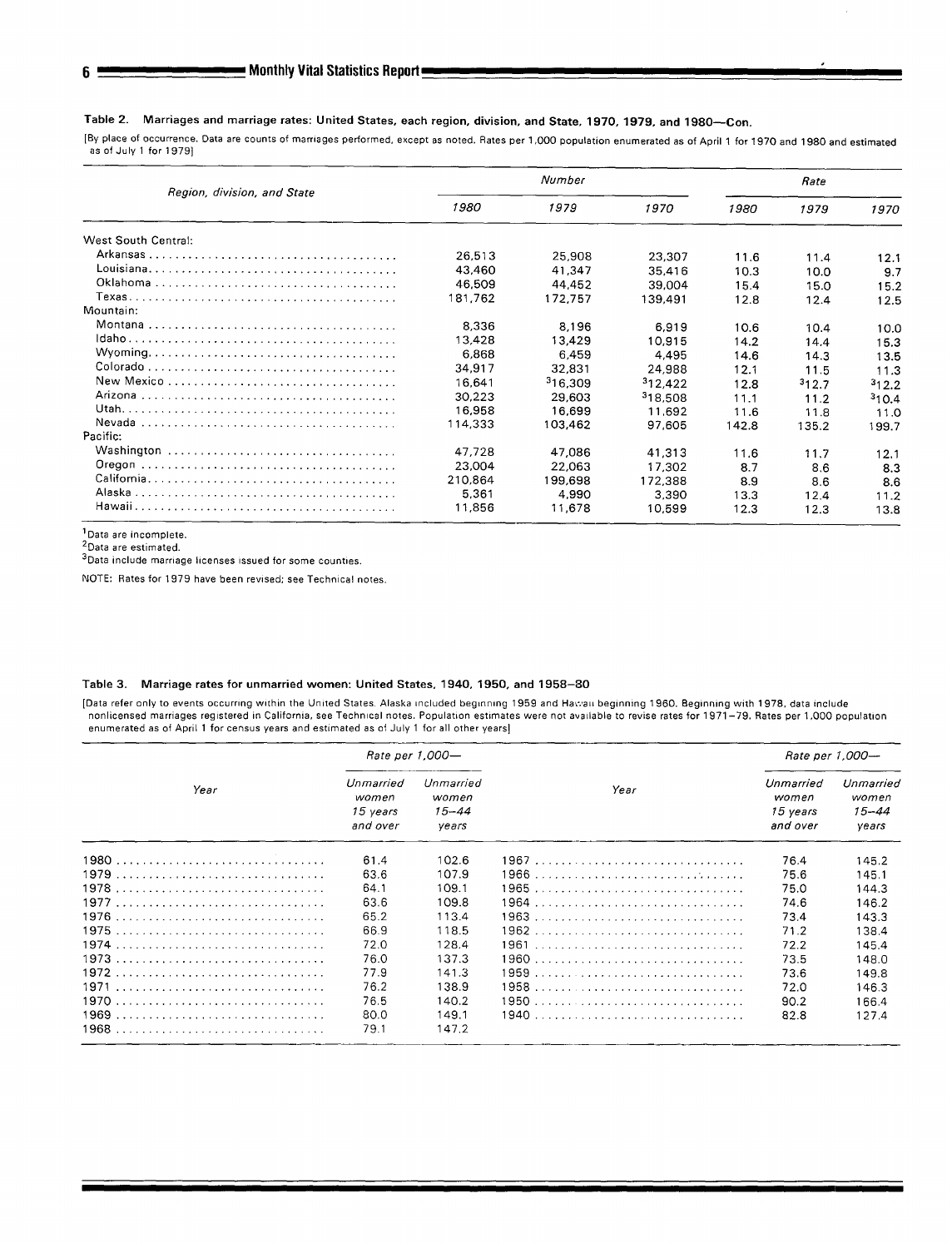#### **Table 4. Marriages and marriage rates by age and previous marital status of women and men: Marriage-registration area, 1970 and 1980**

[Based on sample data. For method of computation, sampling errors of estimates, and a description of the marriage-registration area, see Technical notes. Marriages of **persons under 15 years of age are included In the** youngest **age groups, rates are based on populations that exclude persons under 15 years of age. Rates for all marriages**  are based on the unmarried population; for first marriages, on the never-married population; and for remarriages, on the widowed and divorced populations. Rates per 1,000 population in specified group enumerated as of April 1]

|                                                                             |                    | Women              |                      |                      | Men                |                    |                               |                      |  |
|-----------------------------------------------------------------------------|--------------------|--------------------|----------------------|----------------------|--------------------|--------------------|-------------------------------|----------------------|--|
| Age and previous marital status                                             |                    | Number             |                      | Rate                 | Number             |                    |                               | Rate                 |  |
|                                                                             | 19801              | 1970               | 1980 <sup>2</sup>    | 1970                 | 19801              | 1970               | 1980 <sup>2</sup>             | 1970                 |  |
| All marriages                                                               |                    |                    |                      |                      |                    |                    |                               |                      |  |
|                                                                             | 1,868,595          | 1,674.104          | 54.2                 | 369.4                | 1,868,595          | 1,674,104          | 66.8                          | <sup>3</sup> 88.4    |  |
| 15–17 years                                                                 | 103,993            | 167,486            | 20.2                 | 335.8                | 16,297             | 26,973             | 3.0                           | 35.4                 |  |
| 18-19 years                                                                 | 290,959            | 376,944            | 90.9                 | 156.7                | 141.948            | 207,944            | 39.2                          | 74.4                 |  |
| 20-24 years                                                                 | 693,126            | 664.614            | 130.8                | 234.2                | 667,511            | 767.759            | 100.4                         | 205.7                |  |
| 25-44 years                                                                 | 668,643            | 352,205            | 96.5                 | 111.3                | 870,889            | 517,843            | 121.2                         | 164.0                |  |
| 25-29 years<br>30-34 years                                                  | 349,313<br>174,144 | 174,897<br>77.859  | 126.3<br>95.0        | 170.1<br>111.3       | 445,166<br>229,926 | 280,272<br>111,255 | 131.2<br>122.8                | 217.6<br>160.8       |  |
| 35-44 years                                                                 | 145,186            | 99,449             | 62.3                 | 69.2                 | 195,797            | 126,316            | 102.0                         | 107.2                |  |
| 45-64 years                                                                 | 93,443             | 97,844             | 17.3                 | 20.9                 | 138,664            | 122,553            | 49.1                          | 54.9                 |  |
| 65 years and over                                                           | 18,431             | 15,011             | 2.2                  | 2.4                  | 33,286             | 31,032             | 15.2                          | 15.6                 |  |
| First marriages                                                             |                    |                    |                      |                      |                    |                    |                               |                      |  |
|                                                                             | 1,221,460          | 1,251,802          | 66.0                 | 393.4                | 1,196,075          | 1,247,366          | 54.7                          | 380.4                |  |
| 15-17 years                                                                 | 100,150            | 162,855            | 19.8                 | 335.0                | 15,943             | 26,311             | 2.9                           | 35.2                 |  |
| 18-19 years                                                                 | 271,338            | 360,218            | 87.3                 | 151.4                | 136,204            | 203,519            | 38.4                          | 73.0                 |  |
| 20-24 years                                                                 | 577,492            | 576,409            | 119.8                | 220.1                | 598,431            | 711,473            | 94.5                          | 195.7                |  |
| 25-44 years                                                                 | 264,246            | 140,832            | 74.9                 | 82.5                 | 430,820            | 288,354            | 87.9                          | 119.6                |  |
| 25-29 years<br>30-34 years                                                  | 195,374<br>48,855  | 96,564<br>25.595   | 101.6<br>56.3        | 132.8<br>66.5        | 307,018<br>89,575  | 202,011<br>51,700  | 109.9<br>75.5                 | 181.5<br>98.8        |  |
| 35-44 years                                                                 | 20,017             | 18.673             | 27.1                 | 31.4                 | 34,227             | 34,643             | 37.2                          | 44.7                 |  |
|                                                                             | 7,411              | 10,538             | 7.0                  | 8.8                  | 13,170             | 15,855             | 11.6                          | 14.1                 |  |
| 65 years and over                                                           | 823                | 950                | 0.9                  | 1.1                  | 1,507              | 1,854              | 2.9                           | 3,4                  |  |
| Remarriages                                                                 |                    |                    |                      |                      |                    |                    |                               |                      |  |
|                                                                             | 591,145            | 392,727            | 38.3                 | 36.6                 | 618.322            | 399,163            | 108.3                         | 116.5                |  |
| $15-19$ years                                                               | 9,818              | 11,231             | 231.0                | 317.6                | 1,410              | 1.367              | 219.2                         | 350.9                |  |
| 20-24 years<br>25-44 years                                                  | 90,500<br>388,948  | 73,8051<br>207,184 | 117.3                | 142.3                | 44,369<br>417,844  | 40,386<br>222,617  | 190.6                         | 298.0                |  |
|                                                                             | 144,295            | 75,581             | 178.6                | 251.3                | 124,272            | 73,743             | 225.2                         | 420.3                |  |
| 30-34 years                                                                 | 121,706            | 51,636             | 129.0                | 164.1                | 135,275            | 58,237             | 203.9                         | 345.2                |  |
| 35-44 years                                                                 | 122,947            | 79,967             | 78.5                 | 95.1                 | 158,297            | 90,637             | 162.0                         | 225.0                |  |
|                                                                             | 84,619             | 86,556             | 19.7                 | 24.8                 | 123,419            | 105,824            | 74.4                          | 95.6                 |  |
| 65 years and over $\ldots \ldots \ldots \ldots \ldots \ldots \ldots \ldots$ | 17,260             | 13,951             | 2.3                  | 2.5                  | 31,280             | 28,968             | 19.0                          | 19.9                 |  |
|                                                                             | 58,612             | 74,719             | 6.7                  | 10.2                 | 53.922             | 66,122             | 32.2                          | 40.6                 |  |
| $15-24$ years                                                               | 1,744              | 3,472              | 51.0                 | 54.1                 | 377                | 725 1              | 106.7                         | 1078                 |  |
| 25-44 years                                                                 | 16,235             | 20.8181            |                      |                      | 7,624              | 10.663             |                               |                      |  |
| 45-64 years<br>65 years and over                                            | 27,960<br>12,673   | 39,841<br>10,588   | 12.2<br>2.1          | 17.7<br>2.3          | 24,929<br>20,992   | 33,298<br>21,436   | 59.2<br>17.8                  | 79.2<br>19.4         |  |
| Previously divorced <sup>4</sup>                                            | 447,287            | 269,855            | 91.3                 | 123.3                | 476,121            |                    | 142.1                         | 204.5                |  |
|                                                                             |                    |                    |                      |                      |                    | 283,596            |                               |                      |  |
| 15-19 years<br>20-24 years                                                  | 7,805<br>74,745    | 9,608<br>61,418    | 236.4                | 413.4                | 1,007<br>36,761    | ( 1,092<br>33,798  | 217.6                         | 402.2                |  |
| 25-44 years                                                                 | 317,084            | 161,070            | 122.8                | 179.6                | 349,706            | 184,489            | 188.8                         | 325.4                |  |
|                                                                             | 45,148             | 36,101             | 30.3                 | 42.6                 | 82,108             | 59,925             | 79.1                          | 108.7                |  |
| 65 years and over                                                           | 2,505              | 1,658              | 5.3                  | 6.1                  | 6,539              | 4,292              | 22.8                          | 23.6                 |  |
| Not stated if widowed or divorced                                           | 85,246             | 48,153             | $\cdots$             | $\sim$ $\sim$ $\sim$ | 88,279             | 49,444             | $\sim$ $\sim$ $\sim$          | $\sim$ $\sim$ $\sim$ |  |
| Not stated if previously married                                            |                    |                    |                      |                      |                    |                    |                               |                      |  |
|                                                                             | 55,990             | 29,575             | $\sim$ $\sim$ $\sim$ | $\cdots$             | 54.198             | 27,576             | $\epsilon \rightarrow \infty$ | $\sim$ $\sim$ $\sim$ |  |

**] Figures for first marriages and remarriages exclude data for Iowa; these data are included in "Not stated !f prewously married. "** 

**2AII rates exclude data for Iowa.** 

**3Previously published ratss were based on populations that Included persons 14 years of age.** 

**4Data for 1970 exclude remarriages in the District of Columbia, Mtchigan, and Ohio. Data for 1980 exclude remarriages m Mlchlgan, Ohio, and South Carolina. These data**  are included in "Not stated if widowed or divorced."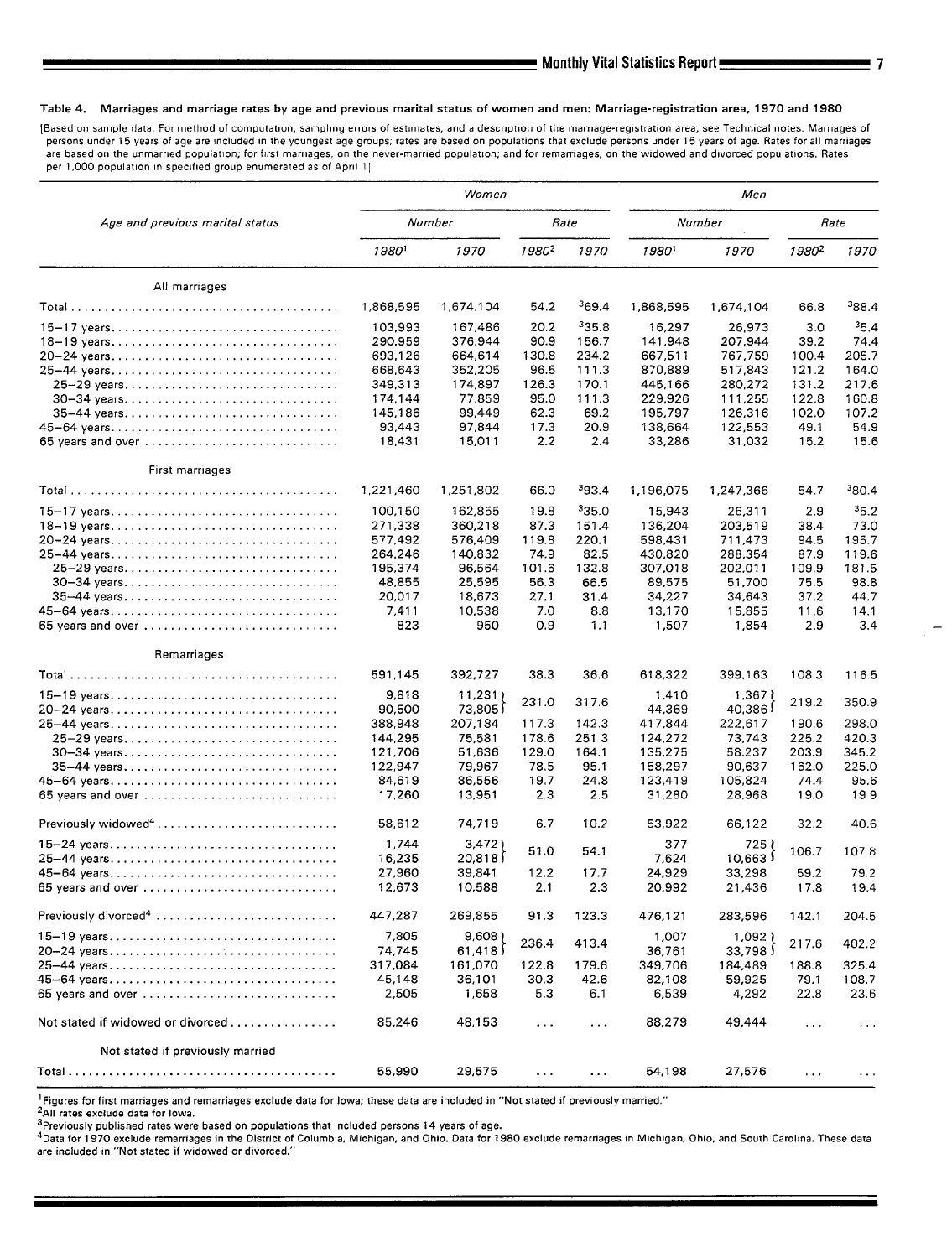#### **Table 5. Median age of bride and groom by previous marital status: Marriage-registration area, 1963–80**

**[Based on sample data. Figures by pre.lous marital status exclude data for lowa begin.lng with 1977. FJures for previously dworced and previously widowed exclude**  data for Michigan and Ohio for all years, for South Carolina beginning with 1972, and for the District of Columbia for 1970, For a description of the marnage-registrat area, see Technical notes]

|      | Median age of bride |                   |       |                        |                       | Median age of groom |                   |              |                               |                       |
|------|---------------------|-------------------|-------|------------------------|-----------------------|---------------------|-------------------|--------------|-------------------------------|-----------------------|
| Year | Total               | First<br>marriage |       | Remarriage             |                       |                     |                   | Remarriage   |                               |                       |
|      |                     |                   | Total | Previously<br>divorced | Previously<br>widowed | Total               | First<br>marriage | <b>Total</b> | <b>Previously</b><br>divorced | Previously<br>widowed |
| 1980 | 23.7                | 21.8              | 32.0  | 31.0                   | 53.6                  | 25.9                | 23.6              | 35.2         | 34.0                          | 61.2                  |
|      | 23.4                | 21.6              | 31.9  | 30.8                   | 55.2                  | 25.8                | 23.4              | 35.3         | 33.9                          | 61.7                  |
|      | 23.2                | 21.4              | 31.5  | 30.5                   | 52.6                  | 25.5                | 23.2              | 35.1         | 33.8                          | 59.7                  |
| 1977 | 22.9                | 21.1              | 31.4  | 30.2                   | 53.1                  | 25.2                | 23.0              | 34.9         | 33.6                          | 60.1                  |
|      | 22.7                | 21.0              | 31.7  | 30.1                   | 53.0                  | 25.0                | 22.9              | 35.1         | 33.7                          | 60.0                  |
| 1975 | 22.4                | 20.8              | 32.0  | 30.2                   | 52.4                  | 24.7                | 22.7              | 35.5         | 33.6                          | 59.4                  |
|      | 22.0                | 20.6              | 32.1  | 30.0                   | 51.9                  | 24.2                | 22.5              | 35.7         | 33.6                          | 59.2                  |
|      | 21.9                | 20.6              | 32.3  | 30.2                   | 52.1                  | 24.1                | 22.5              | 36.3         | 33.9                          | 59.3                  |
| 1972 | 21.7                | 20.5              | 32.8  | 30.3                   | 51.4                  | 23.8                | 22.4              | 36.5         | 34.0                          | 59.1                  |
| 1971 | 21.7                | 20.5              | 32.9  | 30.2                   | 51.8                  | 23.7                | 22.5              | 36.9         | 34.1                          | 59.1                  |
|      | 21.7                | 20.6              | 33.3  | 30.1                   | 51.2                  | 23.6                | 22.5              | 37.5         | 34.5                          | 58.7                  |
|      | 21.6                | 20.6              | 33.8  | 30.4                   | 51.3                  | 23.5                | 22.4              | 38.2         | 34.7                          | 59.0                  |
| 1968 | 21.5                | 20.6              | 33.8  | 30.7                   | 50.6                  | 23.6                | 22.4              | 38.3         | 35.1                          | 57.9                  |
| 1967 | 21.4                | 20.5              | 35.0  | 31.3                   | 50.0                  | 23.8                | 22.6              | 39.1         | 35.5                          | 57.7                  |
| 1966 | 21.5                | 20.3              | .35.2 | 31.4                   | 50.2                  | 23.8                | 22.6              | 39.2         | 35.8                          | 57.9                  |
| 1965 | 21.4                | 20.4              | 35.5  | 31.7                   | 50.1                  | 23.6                | 22.5              | 39.6         | 36.0                          | 57.8                  |
| 1964 | 21.4                | 20.4              | 35.6  | 31.7                   | 50.3                  | 23.6                | 22.4              | 39.7         | 36.4                          | 58.0                  |
|      | 21.3                | 20.3              | 35.6  | 31.8                   | 49.7                  | 23.7                | 22.5              | 39.8         | 36.3                          | 58.0                  |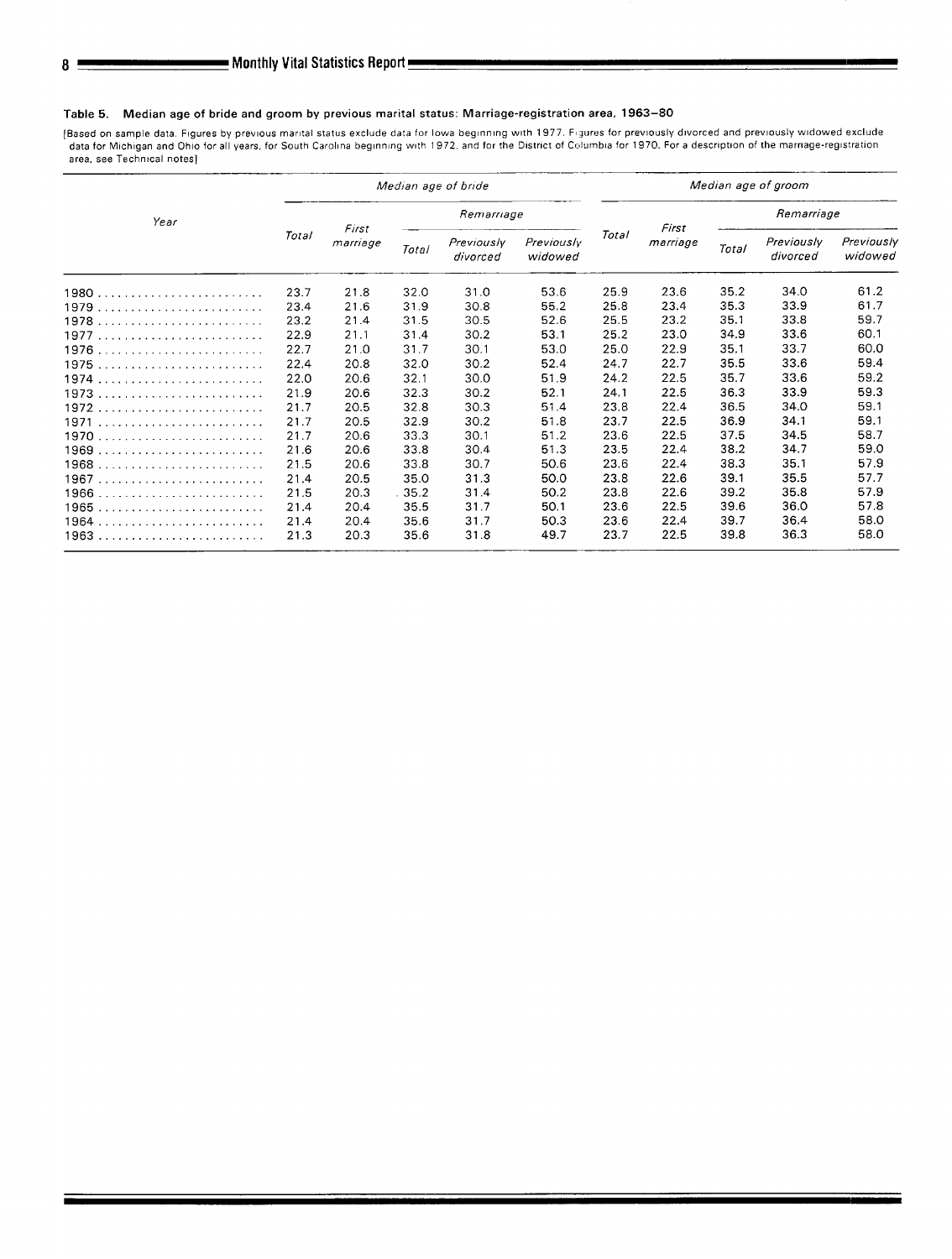#### --. Table 6. Percent distribution of marriages by marriage order of both bride and groom: Marriage-registration area. 1970-80 **[Based on sample data. Beginning in 1977, figures exclude data for lowa. Computed from totala excludlng marriage order not stated. For a description of the marriage-**

**registration area, see Technical notes]** 

|      |                  | Marriage order of both bride and groom  |                                                       |                                                       |                                     |  |  |  |
|------|------------------|-----------------------------------------|-------------------------------------------------------|-------------------------------------------------------|-------------------------------------|--|--|--|
| Year | All<br>marriages | First marriage<br>of bride<br>and groom | First marriage<br>of bride.<br>remarriage<br>of groom | Remarriage<br>of bride,<br>first marriage<br>of groom | Remarriage<br>of bride<br>and groom |  |  |  |
|      |                  |                                         | Percent                                               |                                                       |                                     |  |  |  |
|      | 100.0            | 56.2                                    | 11.3                                                  | 9.8                                                   | 22.7                                |  |  |  |
|      | 100.0            | 56.4                                    | 11.2                                                  | 9.5                                                   | 22.9                                |  |  |  |
|      | 100.0            | 57.1                                    | 11.1                                                  | 9.3                                                   | 22.5                                |  |  |  |
|      | 100.0            | 57.5                                    | 10.8                                                  | 9.0                                                   | 22.6                                |  |  |  |
|      | 100.0            | 58.5                                    | 10.7                                                  | 8.8                                                   | 22.0                                |  |  |  |
|      | 100.0            | 60.1                                    | 9.9                                                   | 8.6                                                   | 21.3                                |  |  |  |
|      | 100.0            | 62.9                                    | 9.2                                                   | 8.1                                                   | 19.8                                |  |  |  |
|      | 100.0            | 64.6                                    | 8.7                                                   | 7.9                                                   | 18.9                                |  |  |  |
|      | 100.0            | 66.7                                    | 8.2                                                   | 7.4                                                   | 17.6                                |  |  |  |
|      | 100.0            | 67.7                                    | 8.0                                                   | 7.3                                                   | 17.0                                |  |  |  |
|      | 100.0            | 68.6                                    | 7.6                                                   | 7.3                                                   | 16.5                                |  |  |  |

9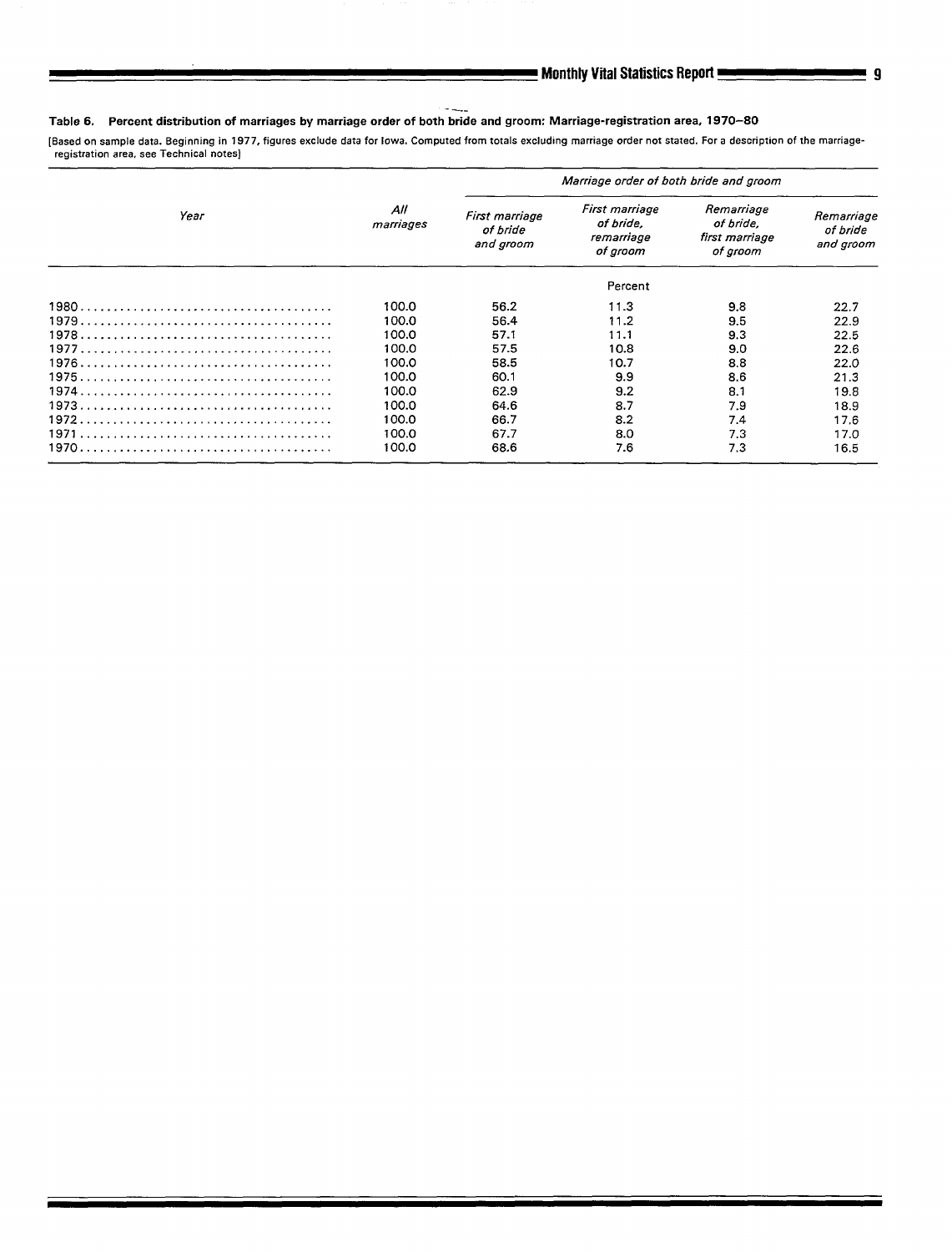## **Technical notes**

## **Place and time of occurrence**

Marriages and marriage rates for States and other areas are by place of occurrence. Marriages are those performed during the calendar year. However, for some States shown in table 2, figures are by place and date the marriage license was issued.

## **Sources of data**

Figures in tables 1–3 are based on totals reported by States and counties. Figures in tables 4–6 are based on data tabulated from State-coded data tapes and from probability samples of records selected and coded in the National Center for Health Statistics (NCHS) from copies of the records sent in by States participating in the marriage-registration area (MRA). In 1980 the MRA consisted of the District of Columbia and all except eight States—Arizona, Arkansas, Nevada, New Mexico, North Dakota, Oklahoma, Texas, and Washington. In 1970 it consisted of all States except 11; Minnesota, South Carolina, and Colorado joined during the decade. Marriages performed in the MRA included 77 percent of the marriages registered in the United States in 1970 and 80 percent in 1980.

## **Nonlicensed (confidential) marriages for California**

Section 4213 of the California Civil Code allows unmarried couples who have been living together to be married confidentially without obtaining a marriage license or health certificate. In March 1972 this section was amended to require county clerks to keep sealed records of these marriages and periodically to report the total number to the California State Department of Health Services.

Since reporting began, nonlicensed marriages have increased rapidly, from 2,857 in 1973 to 48,040 in 1980. NCHS has not included the nonlicensed California marriages in marriage totals or rates for years prior to 1978. However, beginning with final statistics for 1978, nonlicensed marriages, which totaled 37,462 in that year, are included in the national and geographic totals and rates.

## **Marriage sample**

Twelve States—Florida, Illinois, Maine, Missouri, Montana, Nebraska, New Hampshire, New York (except New York City), Rhode Island, South Carolina, Vermont, and Virginia supplied State-coded data tapes of all their marriage records through the Vital Statistics Cooperative Program (VSCP), and 100 percent of these records were used by NCHS. For all other States in the MRA, records were sampled at different rates that were designed to give a sample of at least 2,500 for each State. All records were included in the sample for Alaska, Delaware, and the District of Columbia, where totals of less

**Table 1. Approximate sampling errors of estimated number of marriages shown in table 4: Marriage-registration area, 1970 and 1980** 

| Percent of total MRA marriages<br>in subclass | 1980<br>sampling<br>error | 1970<br>sampling<br>error |
|-----------------------------------------------|---------------------------|---------------------------|
|                                               | 416                       | 457                       |
|                                               | 586                       | 643                       |
|                                               | 714                       | 783                       |
|                                               | 820                       | 899                       |
|                                               | 912                       | 1.000                     |
|                                               | 1,068                     | 1.171                     |
|                                               | 1.256                     | 1.377                     |
|                                               | 1.495                     | 1,639                     |
|                                               | 1.674                     | 1,836                     |
|                                               | 1,812                     | 1.987                     |
|                                               | 2.093                     | 2,295                     |

How to use the sampling error table:

The total numbers of MRA marriages in 1970 and 1980 (excluding nonlicensed **California marriages) were 1,674,104 and 1,868,595, respectively. Far any**  estimate of marriages shown in table 4, determine its percent of the total **MRA mamages for the corresponding year. Then look in the table of samphng**  errors for the row containing the computed percent to determine the sampling error for the estimated number of marriages for that year. For example, in 1980 there were an est mated 591,145 remarriages of women, or 31.6 percent of all **1980 MRA marriagea. Since 31.6 is between 25 and 50 percant, the sampling error IS between 1 812 and 2,093, or by interpolation, about 1,886 marriages. The chances are about 68 out of 100 that the actual number of 1980 remarriages ia bel.veen 589,259 and 593,031 ( 591,145 \* 1,886),** 

than 5,000 marriages had been anticipated, and for New York City. One-halt' of all records were included from 3 States, onefifth from 6 States, one-tenth from 11 States, and one-twentieth from 8 States. The total sample size, including records supplied through the VSCP, was 717,553 marriages. Sampling errors shown in table I are for frequencies which equal a specified percent of the total MRA marriages for either 1970 or 1980.

Nonlicensed marriages registered in California are not available for inclusion in the MRA marriage sample. The 5 percent sampie of California marriages for 1980 was drawn only from licensed marriages. The corresponding weights for sample records were based on these totals. Since no information is available on the characteristics of persons obtaining nonlicensed marriages, no accurate estimate is available for the bias introduced in sample estimates by the omission of these marriages.

## **Sampling errors**

All statistics for the MRA are estimates based on the systematic sample of marriages described above; therefore, these statistics are subject to sampling errors. A sampling error is a measure of variations that occur by chance between sample estimates and the actual quantity being estimated. Chances are about 68 out of 100 that an estimate would differ from the true value by less than the sampling error, and about 95 out of 100 that the difference would be less than twice the sampling error.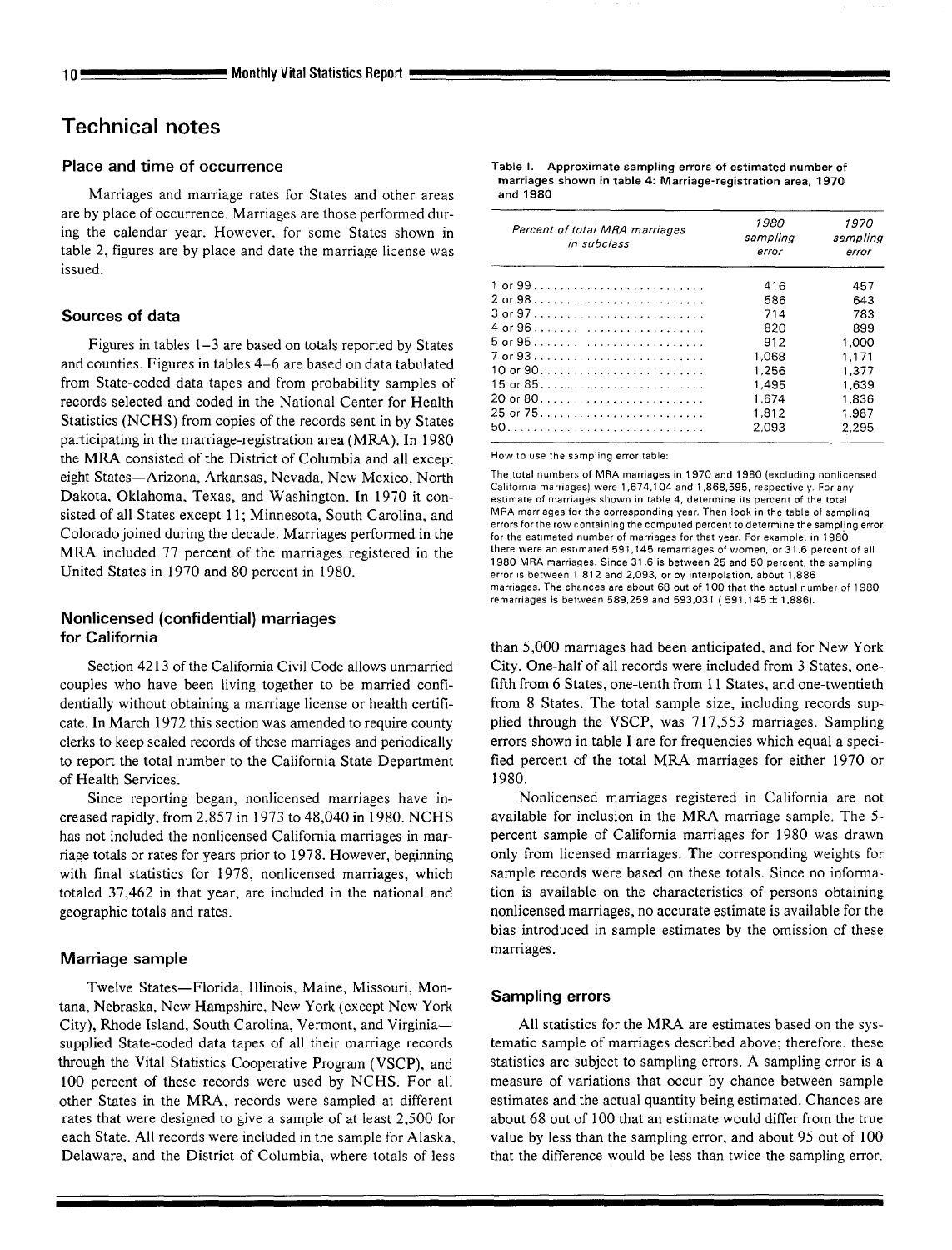This report represents summary tabulations from the final marriage statistics for 1980. More detailed tabulations for 1980 will be published in *Vital Statistics of lhe United States, Volume III—Marriage and Divorce.* Prior to the publication of that volume. the National Center for Health Statistics will respond to requests for unpublished data whenever **possible.** 

## **Symbols**

- . . . **Data not available**
- . . . **Category not applicable**
- **Quantity zero**   $\overline{\phantom{0}}$
- **0.0 Quantity more than O but less than 0.05**
- Figure does not meet standard of **reliability or precision**